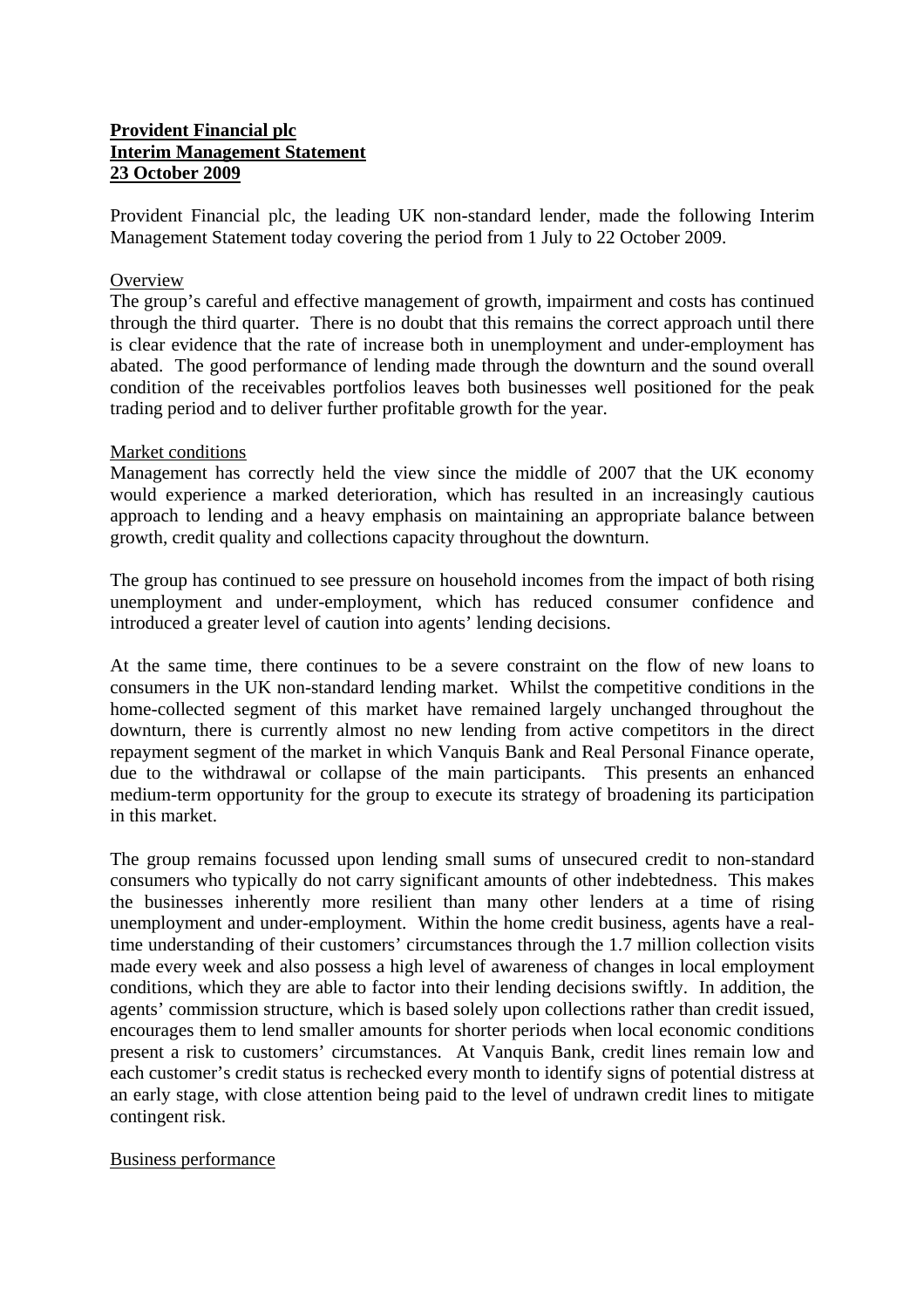The Consumer Credit Division has deliberately slowed the rate of new customer growth during 2009 by being more selective in lending to new customers and by tightening the underwriting standards applied when re-serving existing customers. Customer numbers are currently around 4% higher than at the same point in 2008. In this face-to-face business, it is crucially important to maintain the balance between rates of customer growth, credit quality and the collections capacity. The close attention paid to this balance, particularly through the investment in some 120 new field-based management roles over the last year, has supported a strong collections performance during the first nine months of 2009. This leaves the business and its receivables portfolio well placed as it moves into the peak lending period at the end of the year.

The flow of new applications into Vanquis Bank remains strong, although tight underwriting standards have been maintained. As a result, only around 17% of card applications are currently being accepted. Customer numbers are approximately 5% higher than at the same point in 2008 after the closure of 21,000 inactive accounts during the summer to mitigate the contingent risk associated with undrawn lines. The performance of the credit line increase programme to existing customers, together with new account origination, remains very satisfactory with the arrears profile remaining stable throughout the third quarter.

The collect-out of the Yes Car Credit receivables portfolio has now been successfully completed. As planned, the collections facility and the remaining infrastructure will be closed during November.

## Funding and capital

The group recently launched and priced a new £250m 10-year senior public bond with a semiannual coupon of 8%. This maiden benchmark senior debt issue represents an important strategic diversification of the group's funding base. At the same time, the group launched a tender auction process to redeem its £100m subordinated bonds ahead of their scheduled call date in June 2010. The group's Individual Capital Guidance, set by the FSA in recent weeks, confirms that the group is able to operate with sufficient regulatory capital without requiring the Lower Tier 2 capital represented by these bonds, and they were therefore redeemed in order to rationalise the group's funding base. Valid tenders were received from some £94m of the £100m outstanding subordinated bonds. The combined effect of the new senior bond and the tender offer has been to raise additional facilities of approximately £160m, which is sufficient to fund the group's organic growth plans into 2011, and produces a revised blended rate of interest on the group's debt funding of approximately 7.4%.

The group also continues to hold a significant level of surplus equity capital which stood at around £60m at the end of September.

## Regulation

The group is assisting with the Office of Fair Trading's review of the £35bn high-cost consumer credit market which it announced in July 2009. The review, which covers a broad range of lending activities of which home credit is a relatively small element, is currently expected to publish its interim findings by the end of the year.

## **Outlook**

The group's current planning assumes that there will be no material improvement in the rate of increase in unemployment until next Spring, and that a cautious approach to new lending will remain in place until then. The good performance of lending made through the downturn